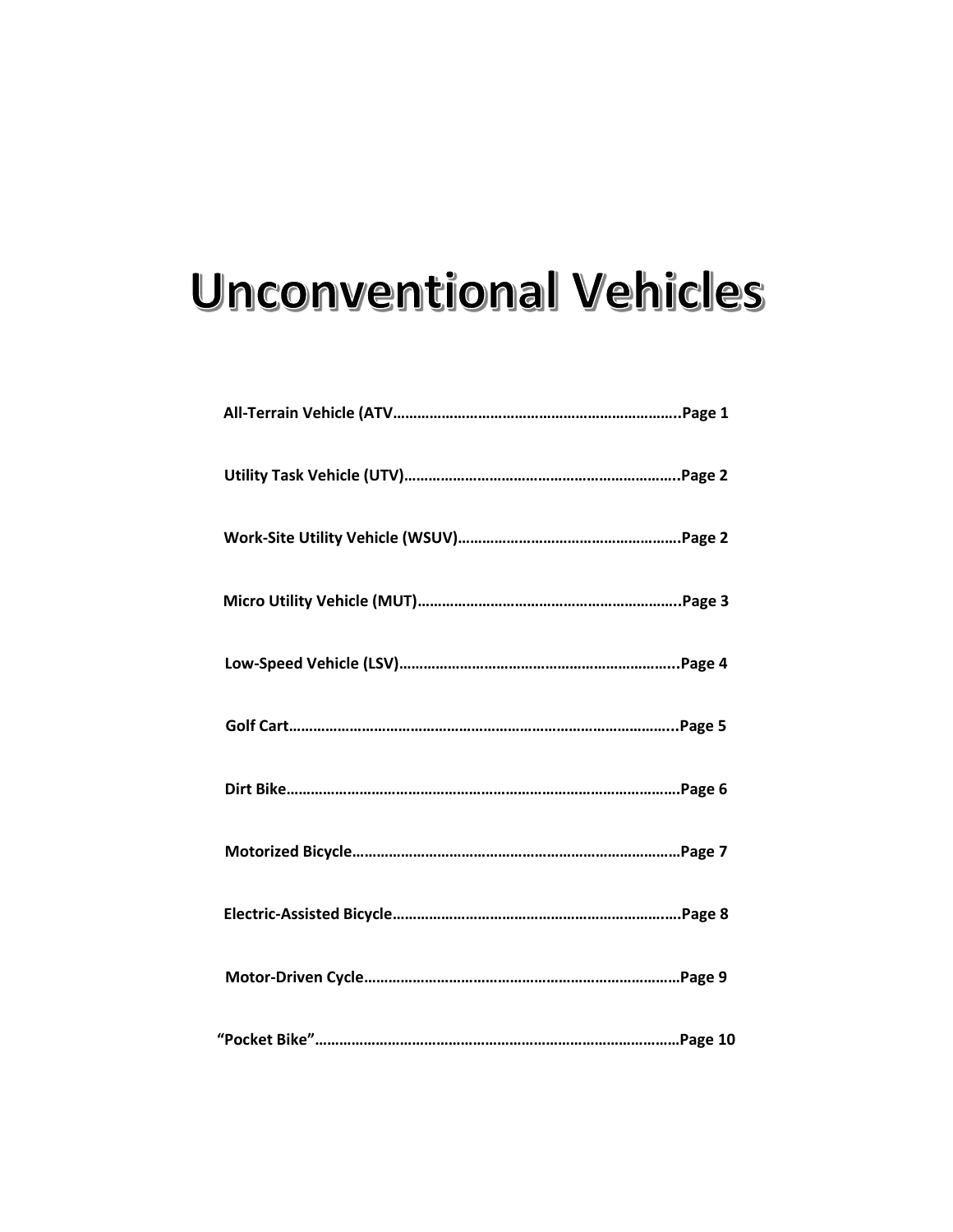# **All-Terrain Vehicle (ATV)**



### **Definition:**

KSA 8-1402a, "All-terrain vehicle" means any motorized nonhighway vehicle 50 inches or less in width, having a dry weight of 1,500 pounds or less and traveling on three or more nonhighway tires.

### **Registration:**

Exempt from registration in KSA 8-128

### **Insurance:**

Since ATVs are exempt from registration in KSA 8-128, they do not meet the definition of a "motor vehicle" as far as the insurance statutes are concerned. However, city ordinances may require liability insurance.

### **Driver's License:**

Required while operating on public highways, roads and streets. An ATV meets the definition of a motor vehicle as used in KSA 8-235.

### **Seatbelts:**

Not required

### **Equipment:**

Must be equipped with lights as required by statute for motorcycles if operated between sunset and sunrise on any public highway, street or road.

- Citizens shall not operate an ATV on any interstate.
- Citizens shall not operate an ATV on any federal or state highway unless it is crossing over the highway, or for agricultural use while remaining as far right as possible so long as the highway has a speed limit of 65 mph or less.
- The County, KDOT or persons contracting with the government to eradicate weeds may operate an ATV along the right-of-way of federal and state highways, and incidentally operate upon such highways.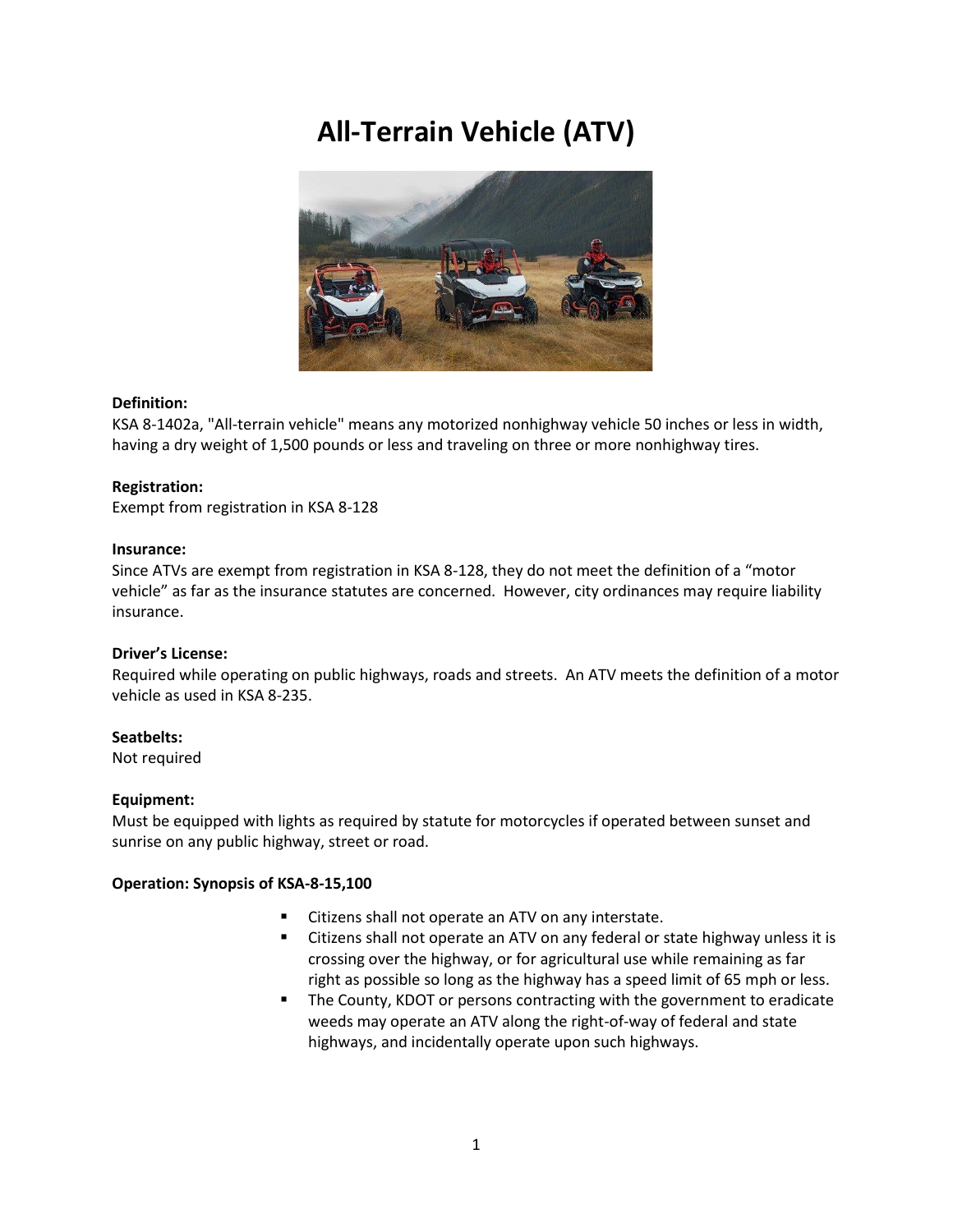### **Work-Site Utility Vehicle (WSUV) AKA, Utility Task Vehicle (UTV)**

### **Definition:**

**KSA 8-1493. "Work-site utility vehicle" defined.** "Work-site utility vehicle" means any motor vehicle which is not less than 48 inches in width, has an unladen weight, including fuel and fluids, of more than 800 pounds and is equipped with four or more nonhighway tires, a steering wheel and bench or buckettype seating allowing at least two people to sit side-by-side, and may be equipped with a bed or cargo box for hauling materials. "Work-site utility vehicle" does not include a micro utility truck.



### **Registration:**

Exempt from registration. WSUVs are classified as a nonhighway vehicle in KSA 8-197. As such, pursuant to KSA 8-198 they are exempt from registration.

### **Insurance:**

Since WSUVs are exempt from registration in KSA 8-198, they do not meet the definition of a "motor vehicle" as far as the insurance statutes are concerned. WSUVs are not required to be insured by state statutes. However, city ordinances may require liability insurance.

### **Driver's License:**

Required while operating on public highways, roads and streets. WSUVs meet the definition of a motor vehicle as used in KSA 8-235.

### **Seatbelts:**

Required if originally equipped with safety belts as described in 49 CFR 571, the usage of safety belts and child restraints could be required. WSUVs meet the definition of motor vehicle in KSA 8-1437, therefore, meeting the definition of "passenger car" in KSA 8-1342a is used within the Child Passenger Safety Act (KSA 8-1343) and Safety Belt Use Act (KSA 8-2503).

### **Equipment:**

If lawfully operated on a public highway or street within city limits, or a county road, a WSUV must comply with the equipment requirements under the provisions of article 17 of chapter 8 of the Kansas Statutes Annotated.

- Citizens shall not operate an ATV on any interstate.
- Citizens shall not operate an ATV on any federal or state highway unless it is crossing over the highway, or for agricultural use while remaining as far right as possible so long as the highway has a speed limit of 65 mph or less.
- The County, KDOT or persons contracting with the government to eradicate weeds may operate an ATV along the right-of-way of federal and state highways, and incidentally operate upon such highways.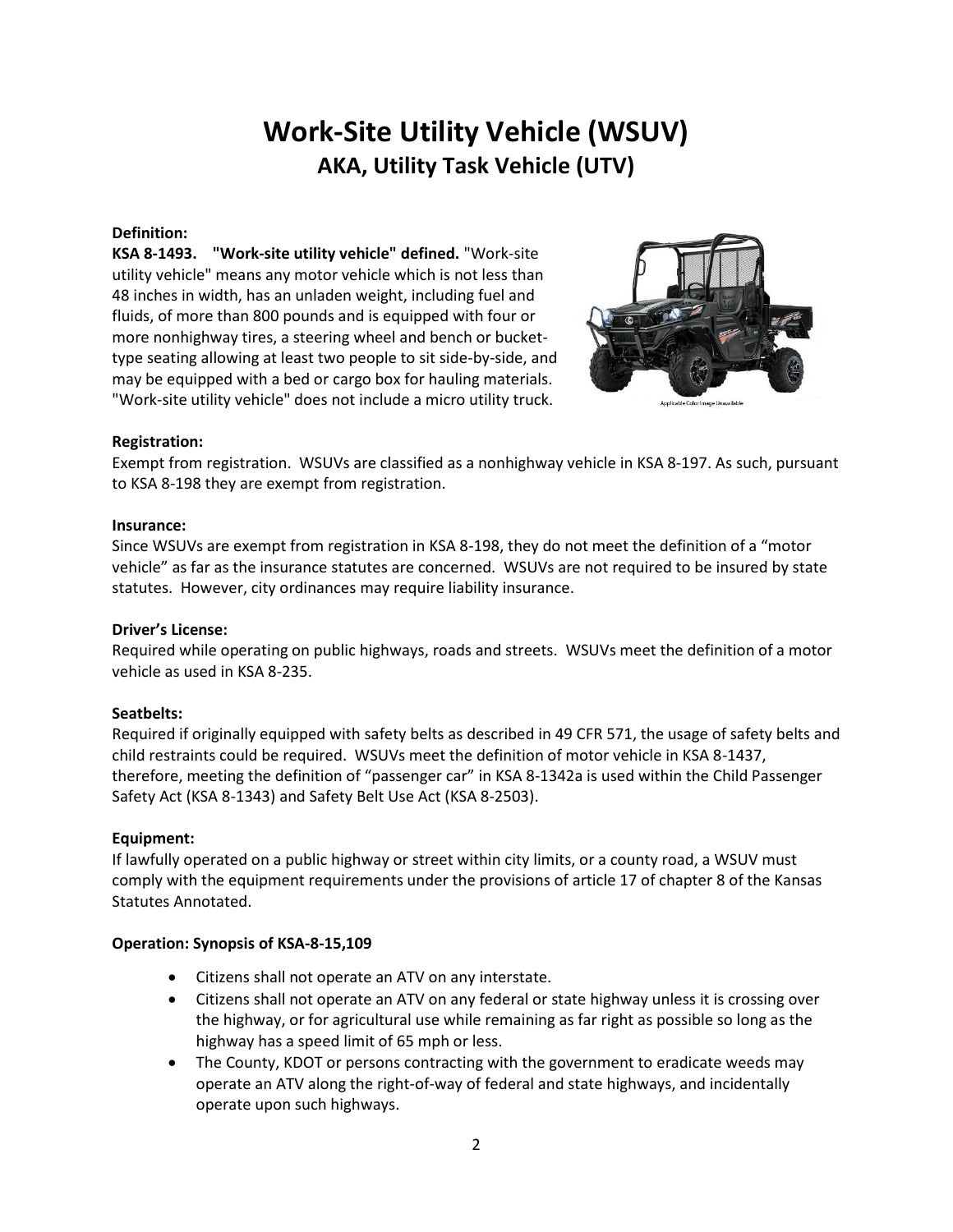### **Micro Utility Truck (MUT)**

### **Definition:**

**8-1494. "Micro utility truck" defined.** "Micro utility truck" means any motor vehicle which is not less than 48 inches in width, has an overall length, including the bumper, of not more than 160 inches, has an unladen weight, including fuel and fluids, of more than 1,500 pounds, can exceed 40 miles per hour as originally manufactured and is manufactured with a metal cab. "Micro utility truck" does not include a work-site utility vehicle.



### **Registration:**

MUTs are exempt from registration per KSA 8-128.

### **Insurance:**

Since MUTs are exempt from registration in KSA 8-128, they do not meet the definition of a "motor vehicle" as far as the insurance statutes are concerned. MUTs are not required to be insured by state statutes. However, city ordinances may require liability insurance.

### **Driver's License:**

Required while operating on public highways, roads and streets. MUTs meet the definition of a motor vehicle as used in KSA 8-235.

### **Seatbelts:**

MUTs are defined as a motor vehicle. They meet the definition of "passenger car" in KSA 8-1343a. If originally equipped with safety belts, the Child Safety Act (KSA 8-1343) and Safety Belt Use Act (KSA 8- 2503) apply on public roads.

### **Equipment:**

If lawfully operated on a public highway or street within city limits, or a county road, a MUT must comply with the equipment requirements under the provisions of article 17 of chapter 8 of the Kansas Statutes Annotated.

- Citizens shall not operate a MUT on any interstate, federal or state highway unless crossing over the highway.
- Citizens shall comply with the equipment requirements under article 17 of chapter 8 of the Kansas Statutes Annotated wen operating on public roadways.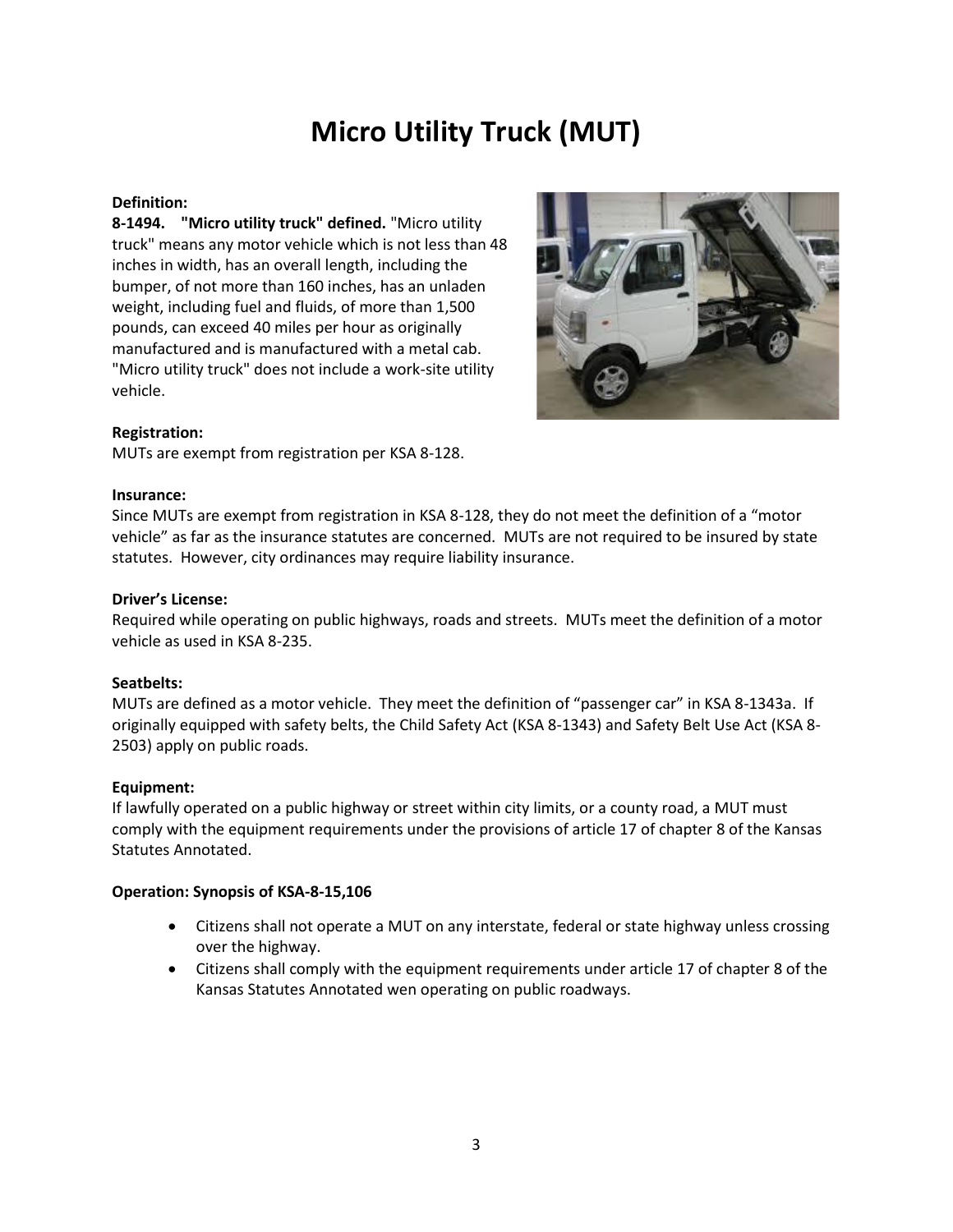### **Low Speed Vehicle (LSV) And Golf Carts**

### **Definition:**

**8-1488. "Low-speed vehicle" defined**. "Low-speed vehicle" means any four-wheeled electric vehicle whose top speed is greater than 20 miles per hour but not greater than 25 miles per hour and is manufactured in compliance with the national highway and traffic safety administration standards for lowspeed vehicles in 49 C.F.R. § 571.500.

Conventional **golf carts** are originally designed to reach a top speed of no more than 25 miles per hour. They are normally not equipped as required for a LSV. If a golf cart is modified and certified in writing by the modifier/manufacturer (not the



owner) to meet all of the FMVSS, and if it meets the definition of "Low-speed vehicle," and if it has an MSO that states it is "road worthy"; then it may be registered for operation on a public road by KDOR.

### **Registration:**

Low-Speed Vehicles must comply with 49 CFR 571.500 which makes them "street legal." Vehicle registrations would be required to lawfully operate on a public street as outlined in KSA 8-15,101.

### **Insurance:**

Proof of insurance is required.

### **Driver's License:**

Required while operating on public highways, roads and streets. LSVs meet the definition of a motor vehicle as used in KSA 8-235.

### **Seatbelts:**

LSVs are required by federal regulation to be equipped with safety belts. They meet the definition of "passenger car" in KSA 8-1343a; therefore, the Child Passenger Safety Act (KSA 8-1343) and the Safety Belt Use Act (KSA 8-2501) apply.

### **Equipment:**

Low-Speed Vehicles, 21-25 mph top speed vehicles are subject to Federal Motor Vehicle Safety Standard No. 500 (49 CFR 571.500). The standard requires low-speed vehicles to be equipped with headlamps, stop lamps, turn signals, tail lamps, reflex reflectors, parking brakes, rearview mirrors, windshields, seatbelts and vehicle identification numbers.

- May operate on streets and highways with posted speed limits of 40 MPH or less
- My cross streets and highways with posted speed limits greater than 40 MPH.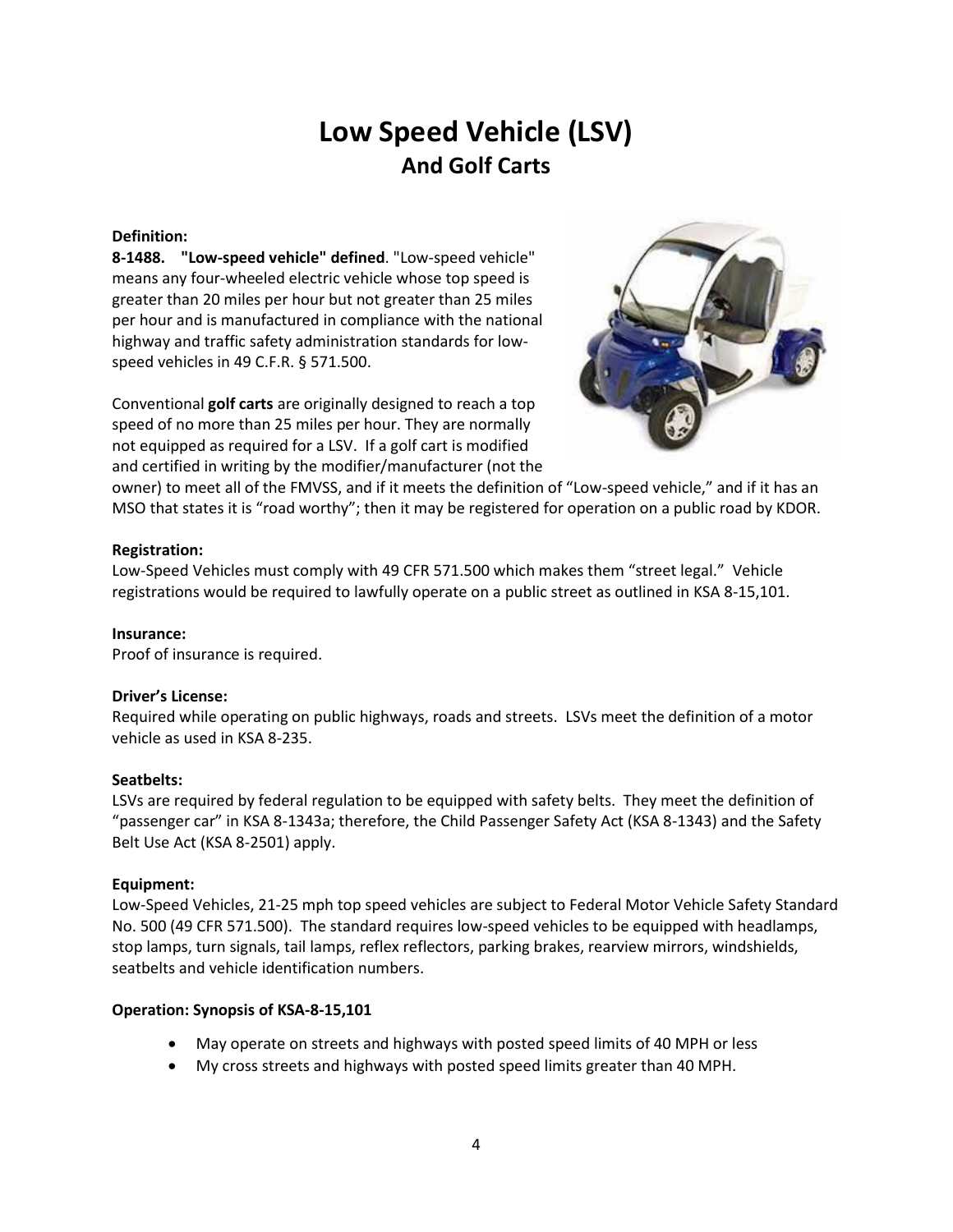### **Golf Carts**

### **Definition:**

**8-1495. "Golf cart" defined.** "Golf cart" means a motor vehicle that has not less than three wheels in contact with the ground, an unladen weight of not more than 1,800 pounds, is designed to be and is operated at not more than 25 miles per hour and is designed to carry not more than four persons including the driver.

### **Registration:**

Golf carts are exempt from registration per KSA 8-128.



### **Insurance:**

Since golf carts are exempt from registration in KSA 8-128, they do not meet the definition of a "motor vehicle" as far as the insurance statutes are concerned. Golf carts are not required to be insured by state statutes. However, city ordinances may require liability insurance.

### **Driver's License:**

Required while operating on public highways, roads and streets. Golf carts meet the definition of a motor vehicle as used in KSA 8-235.

### **Seatbelts:**

Golf Carts are defined as a motor vehicle. They met the definition of "passenger car" in KSA 8-1343a. If originally equipped with safety belts, the Child Safety Act (KSA 8-1343) and Safety Belt Use Act (KSA 8- 2503) apply on public roads.

### **Equipment:**

If operating between sunset and sunrise, golf carts must be operated with lights as required by law for motorcycles and a slow-moving vehicle emblem as required by KSA 8-1717.

- May not operate on any interstate, federal or state highway (can cross over).
- May not operate between sunset and sunrise unless operated with lights as required by law for motorcycles and a slow-moving vehicle emblem as required by KSA 8-1717.
- May not operate on any street or highway with a speed limit over 30 MPH.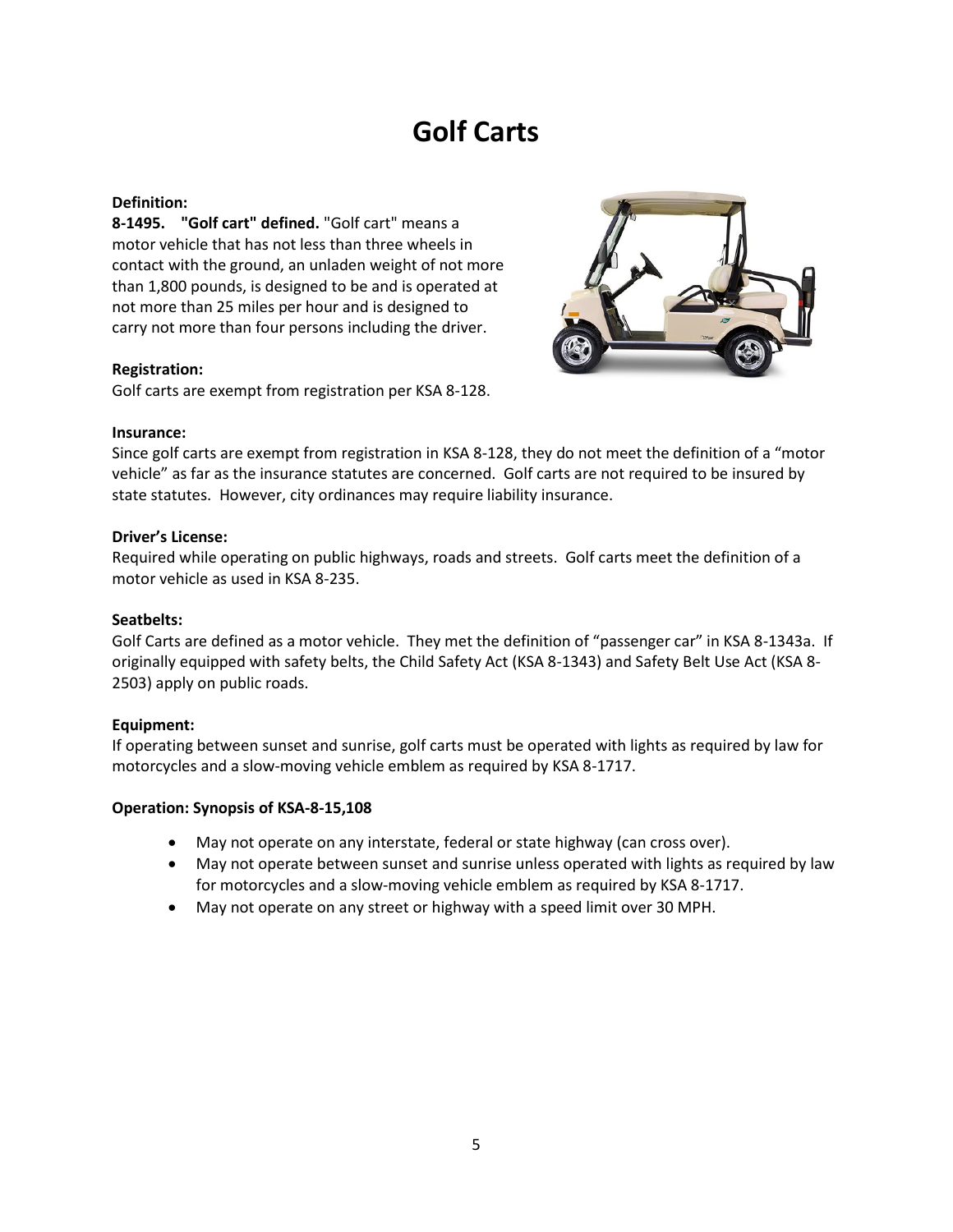### **Dirt Bikes**

### **Definition:**

Dirt bikes are not defined by Kansas Statute. However, dirt bikes are generally designed for off road use since they often times lack required equipment required by statute to operate on the public roadways. These statutes are located in Chapter 8, Article 18 of the Kansas Statutes Annotated. If equipped with proper equipment, possess a VIN and title, they may be operated on the public roadways just as a traditional motorcycle.

### **Registration:**

Vehicle registrations are required to lawfully operate on a public highway, road or street as outlined KSA 8-134a.

**Insurance:** Proof of insurance is required

### **Driver's License:**

Class M is required while operating on public highways, roads and streets. Dirk bikes meet the definition of a motorcycle as used in KSA 8-235.

### **Seatbelts:**

Not required

### **Equipment:**

Must conform to requirements set for under Chapter 8, Article 18 of the Kansas Statutes Annotated.

- Can only ride on the permanent and regular seat attached
- Cannot carry any other person nor shall any other person ride on a motorcycle, unless such motorcycle is designed to carry more than one person
- A person shall ride upon a motorcycle only while sitting astride the seat, facing forward, with one leg on each side of the motorcycle.
- No person shall operate a motorcycle while carrying any package, bundle, or other article which prevents such person from keeping both hands on the handlebars.

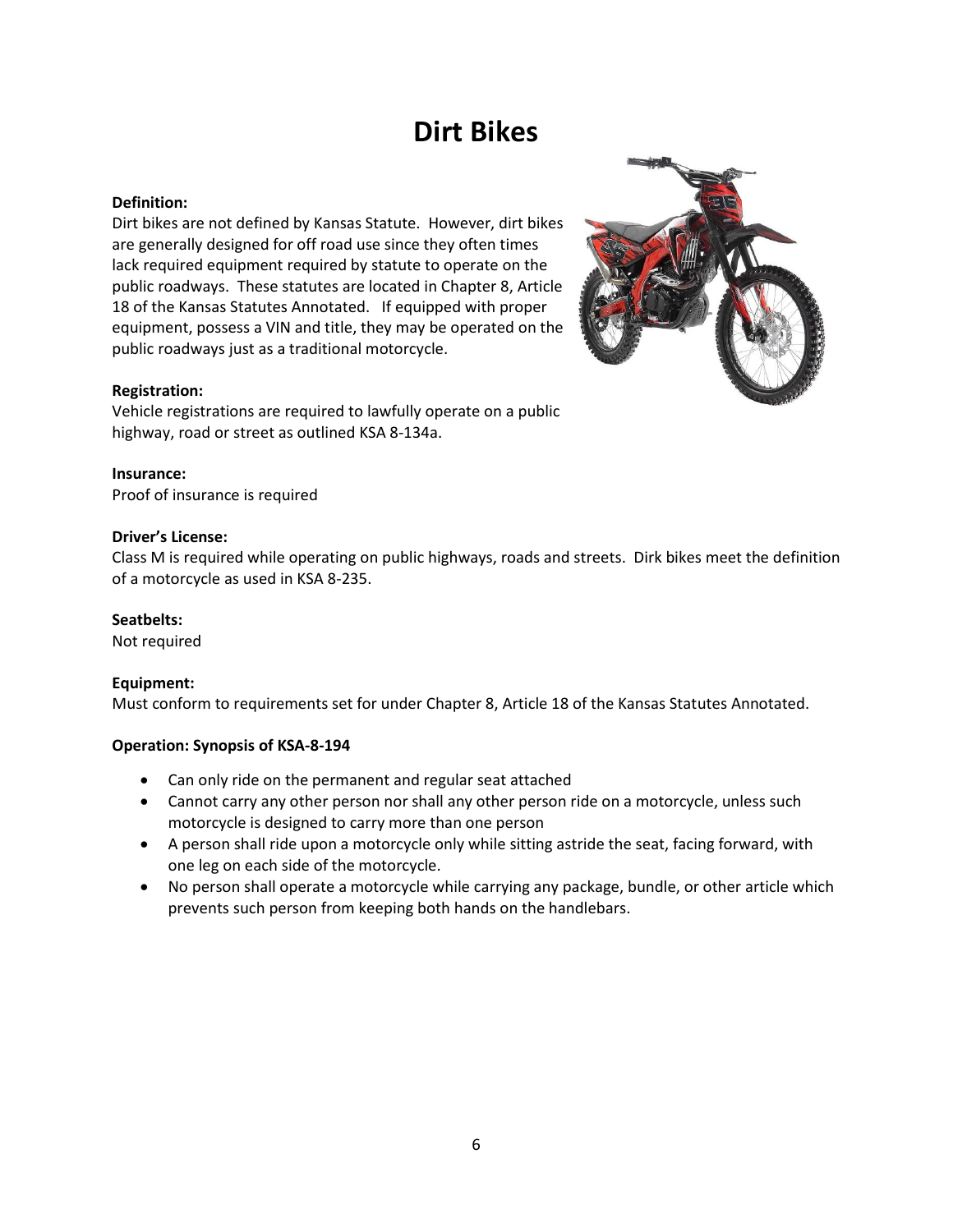### **Motorized Bicycle**

### **Definition:**

**8-1439a. "Motorized bicycle" defined.** "Motorized bicycle" means every device having two tandem wheels or three wheels which may be propelled by either human power or helper motor, or by both, and which has:

- (a) A motor which produces not more than 3.5 brake horsepower;
- (b) a cylinder capacity of not more than 130 cubic centimeters;



- (c) an automatic transmission; and
- (d) the capability of a maximum design speed of no more than 30 miles per hour except a low power cycle.

### **Registration:**

Motorized Bicycles are required to have registration per KSA 8-127

### **Insurance:**

None required under KSA 40-3104. The motorized bicycle is specifically excluded per KSA 40-3103.

### **Driver's License:**

The operator must possess a valid driver's license for any class of motor vehicle, or a driver's license specifically for the operation of a motorized bicycle per KSA 8-235.

### **Seatbelts:**

None Required

### **Equipment:**

Every bicycle when in use between sunset and sunrise shall be equipped with a lamp on the front which shall emit a white light visible from a distance of at least 500 feet to the front and either: A red reflector on the rear which shall be visible from all distances from 100 feet to 600 feet to the rear when directly in front of lawful lower beams of head lamps on a motor vehicle; a lamp on the rear that shall emit a red light visible from a distance of 500 feet to the rear; or the operator of such bicycle shall be wearing a device that emits a red or amber light that shall be visible from a distance of 500 feet to the rear per KSA 8-1592. Every bicycle shall also be equipped with a break.

### **Operation: Synopsis of KSA-8-1586 to 8-1592a**

- Must wear a motorcycle helmet if under the age of 18.
- No passengers unless it is designed for more than one person.
- No clinging to other vehicles
- Use bicycle path when available
- Headlamp and rear reflector require at night.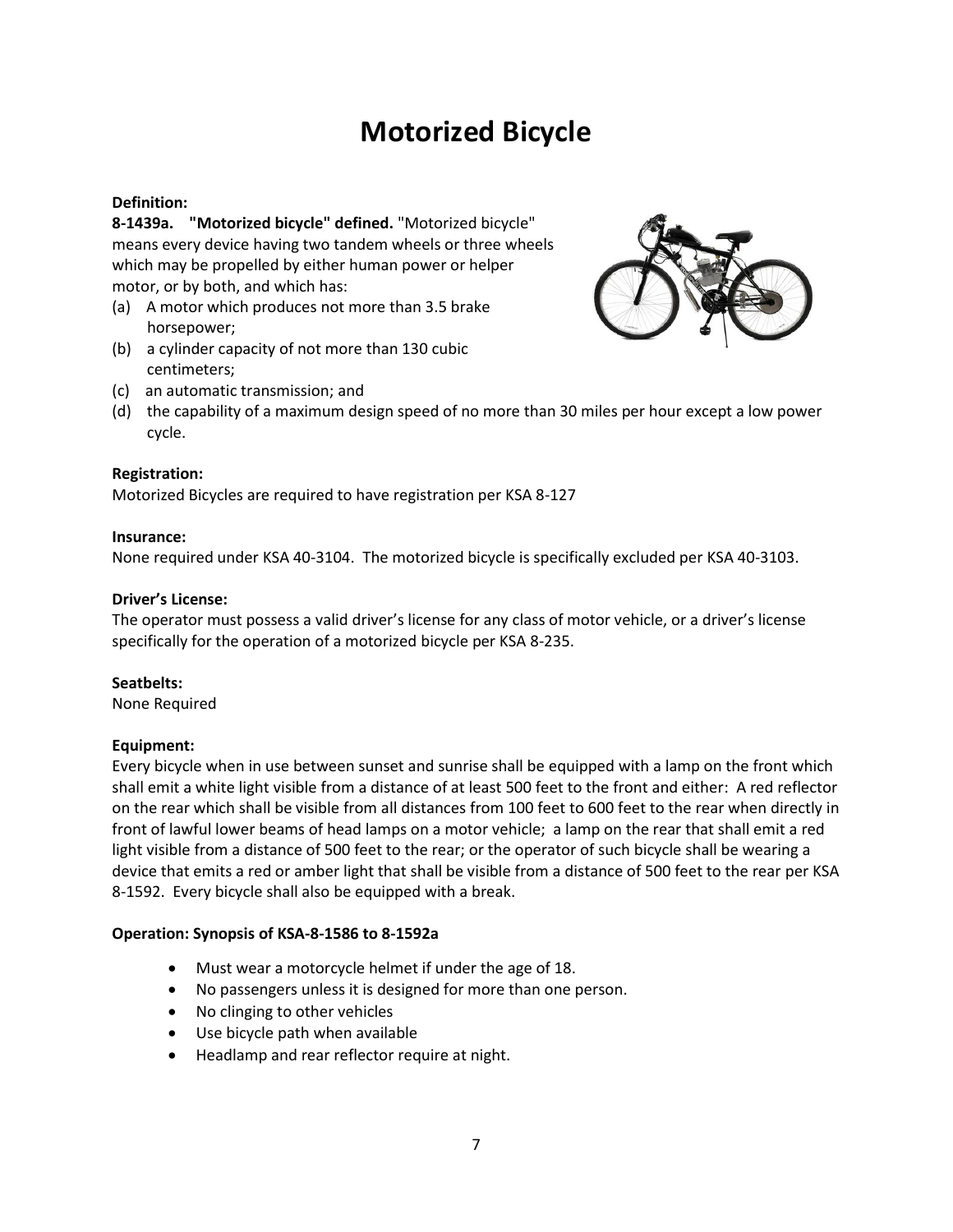### **Electric-Assisted Bicycle**

### **Definition:**

**8-1489. "Electric-assisted bicycle" defined.** "Electric-assisted bicycle" means a bicycle with two or three wheels, a saddle, fully operative pedals for human propulsion, and an electric motor. The electric-assisted bicycle's electric motor must have a power output of no more than 1,000 watts, be incapable of propelling the device at a speed of more than 20 miles per hour on level ground and incapable of further increasing the speed of the device when human power alone is used to propel the device beyond 20 miles per hour.



### **Registration:**

None required per KSA 8-1592b.

**Insurance:** None required

**Driver's License:** None required per KSA 8-1592b

**Seatbelts:**

None Required

### **Equipment:**

Every bicycle when in use between sunset and sunrise shall be equipped with a lamp on the front which shall emit a white light visible from a distance of at least 500 feet to the front and either: A red reflector on the rear which shall be visible from all distances from 100 feet to 600 feet to the rear when directly in front of lawful lower beams of head lamps on a motor vehicle; a lamp on the rear that shall emit a red light visible from a distance of 500 feet to the rear; or the operator of such bicycle shall be wearing a device that emits a red or amber light that shall be visible from a distance of 500 feet to the rear per KSA 8-1592. Every bicycle shall also be equipped with a break.

### **Operation: Synopsis of KSA-8-1586 to 8-1592a**

- No passengers unless it is designed for more than one person.
- No clinging to other vehicles
- Use bicycle path when available
- Headlamp and rear reflector require at night.
- All bicycle laws apply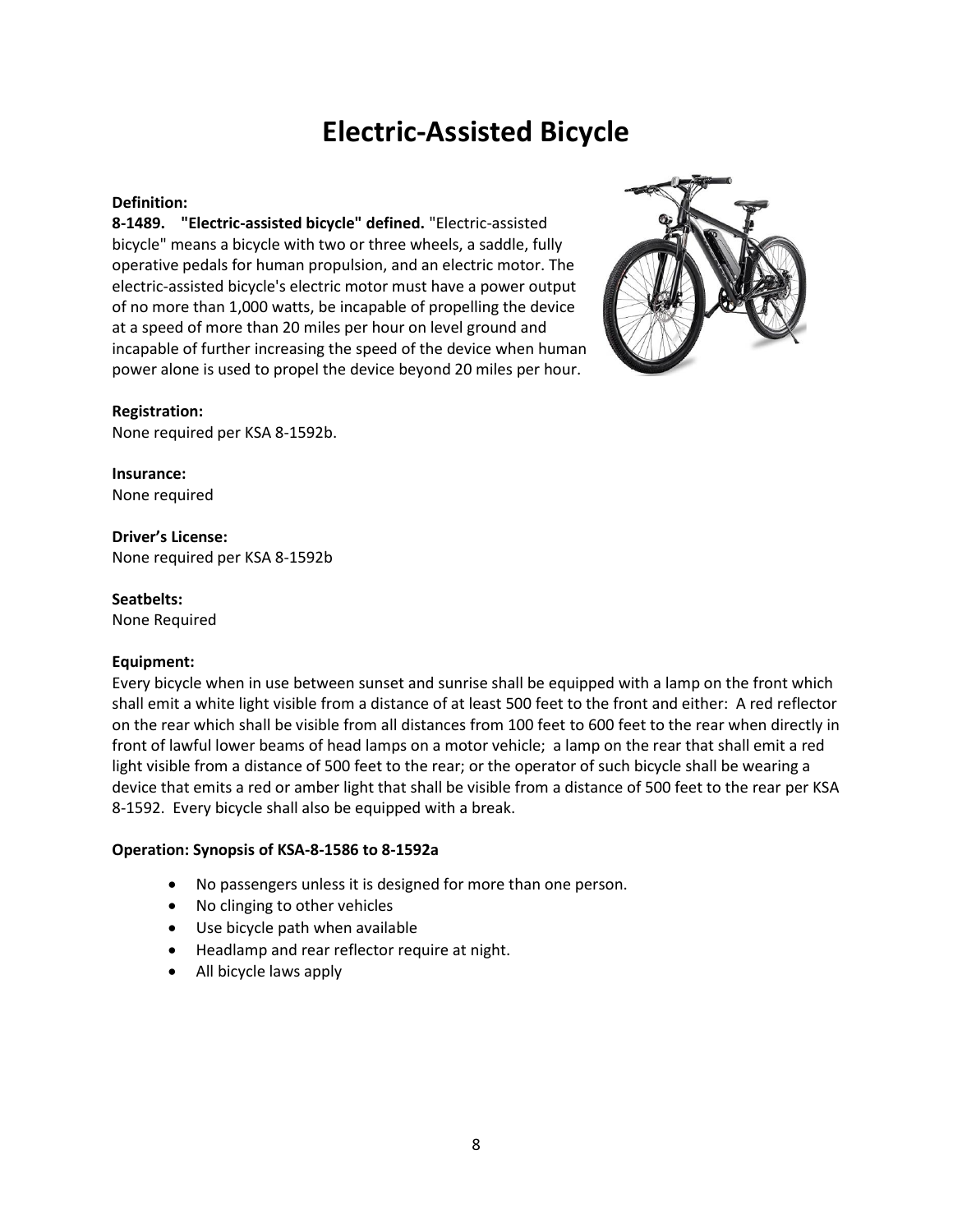### **Motorized Bicycle AKA Moped**

### **Definition:**

**8-1439. "Motor-driven cycle" defined. "**Motor-driven cycle" means every motorcycle, including every motor scooter, with a motor which produces not to exceed five brake horsepower, and every bicycle with motor attached, except a motorized bicycle or an electric-assisted bicycle.

The main difference between the "motor-driven cycle" and the "motorized bicycle" I the maximum allowable brake horsepower.

> Motor-driven cycle = 5 brake horsepower, maximum Motorized Bicycle = 3.5 brake horsepower, maximum



### **Registration:**

Registration is required. Motor-driven cycles meet the definition of "vehicle" and "motorcycle" in KSA 8-126. KSA 8-142(1) requires "vehicles" as defined in KSA 8-126 to display registration.

### **Insurance:**

Proof of insurance is required.

### **Driver's License:**

A Class M (motorcycle) driver's license is required.

### **Seatbelts:**

None Required

### **Equipment:**

Must be equipped as a motorcycle

### **Operation: Synopsis of KSA-8-1562**

• No person shall operate any motor-driven cycle at any time mentioned in K.S.A. 8-1703 at a speed greater than thirty-five (35) miles per hour unless such motor-driven cycle is equipped with a head lamp or lamps which are adequate to reveal a person or vehicle at a distance of three hundred (300) feet ahead.